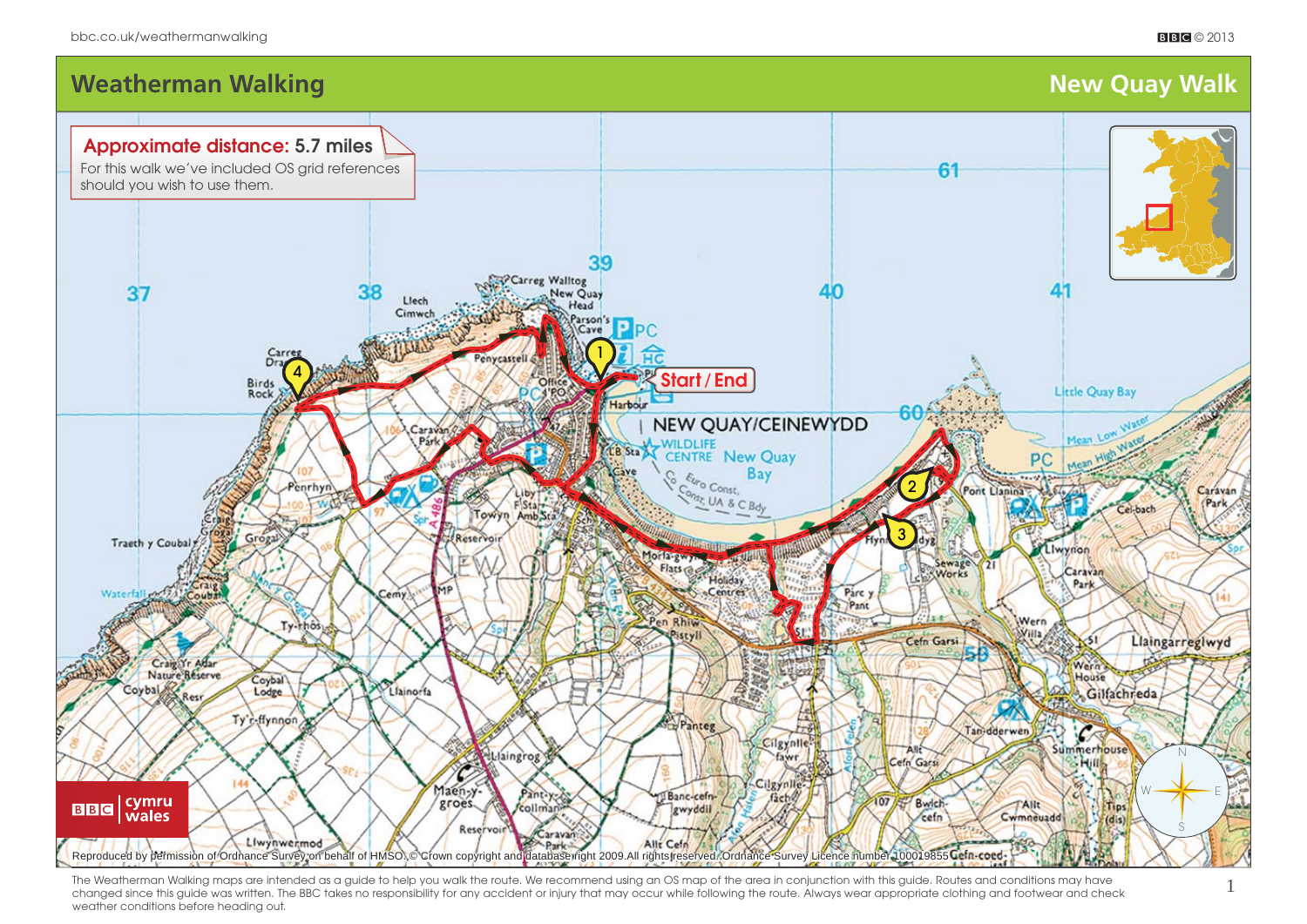# **Meatherman Walking Structure (New York Structure 1996)** and the set of the set of the set of the set of the set of the set of the set of the set of the set of the set of the set of the set of the set of the set of the set

## **Start: Stone Pier**

**Starting ref: SN 391 601 Distance: About 5.72 Miles Grade: Moderate Walk time : Allow 2.5hrs**

Dylan Thomas's time in New Quay was short but prolific and the breath-taking views along this trail, which follows in his footsteps, easily show why he was so inspired. Stop-offs along the route give glimpses into his life at this seaside resort including the local where he enjoyed a tipple, his writing haven and the spot of an infamous incident which generations later brought Hollywood to town. The walk's closing chapter is a stunning sea cliff stroll overlooking the blue waters of Cardigan Bay before dropping back into the picturesque port.

## Harbour views get the walk off to a picturesque start

## **Directions**

**Walk along the stone pier with the harbour to your left and Traeth y Dolau beach just over the wall on your**  right. After passing Cardigan Bay Boat Place and New Quay Yacht Club, veer left and head up the hill but be aware of traffic on the road.

After a colourful bus stop and toilets on the left, briefly leave the busy road by taking a slight left into the mini **park which has an information board about Under Milk Wood, benches and lovely views over the Blue Flag beach Traeth yr Harbwr (Harbour Beach).** 

After the park, continue uphill on Glanmor Terrace, again taking care with traffic, and pass the lifeboat station and Cardigan Bay Marine Wildlife Centre on your left. Shortly after a house that looks like a church, **you will spot the Black Lion Inn ahead on your left.** 

### cymru<br>| wales **BBC**





Quirky bus stop on way uphill to the Black Lion



Views from the mini park just outside the harbour

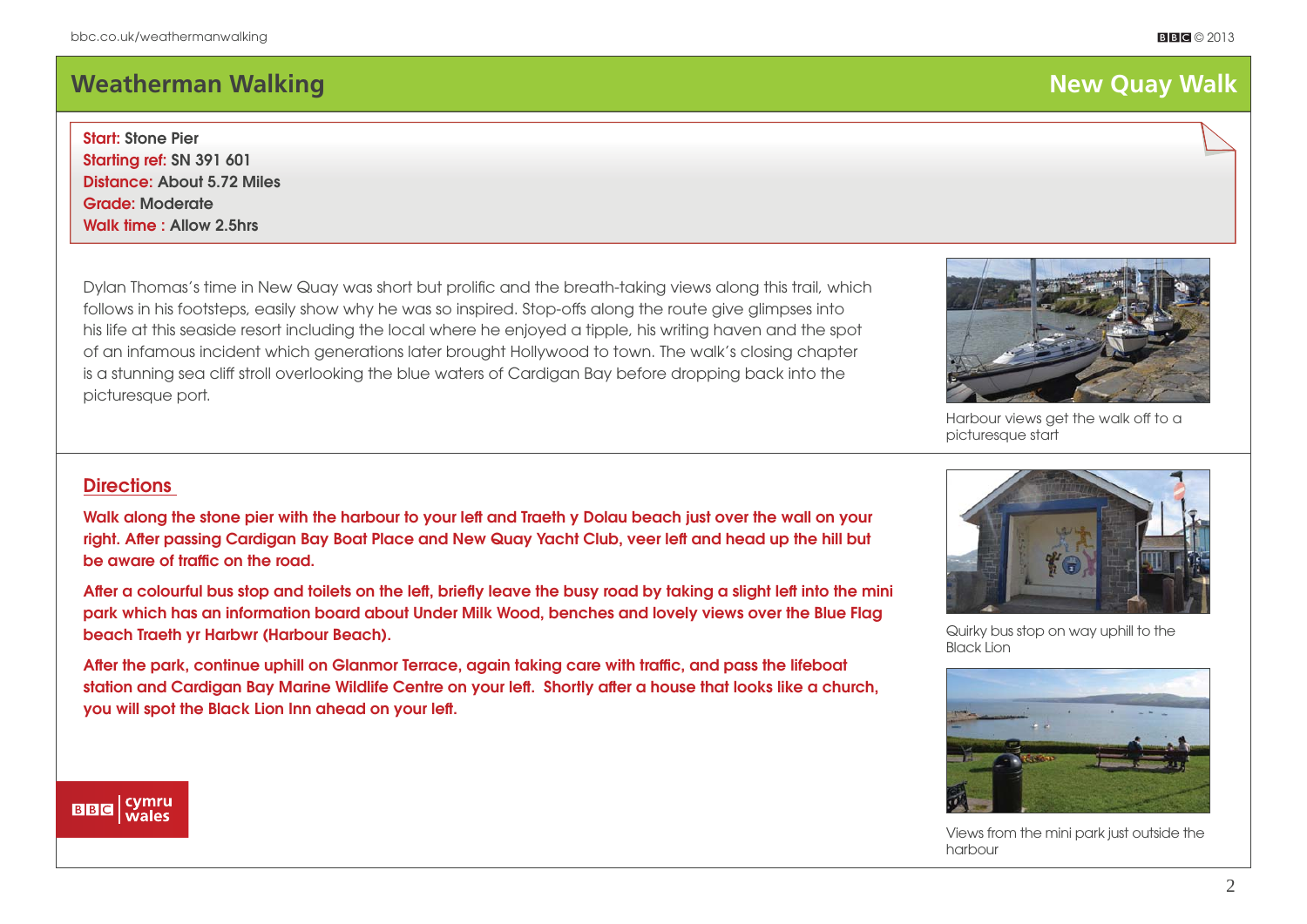1

# **Meatherman Walking Structure (New York Structure 1998)** and the set of the set of the set of the set of the set of the set of the set of the set of the set of the set of the set of the set of the set of the set of the set

## **The Black Lion Inn (SN 389 598)**

The original inn here dates back to the 1600s but its reputation as one of Dylan Thomas's favourite watering holes is the proud claim displayed on the sign outside today. Back when Dylan was a regular in the 1940s, it was run by his pal Jack Pat. Sixty years later, the pub itself hit the limelight when its exterior featured in the Hollywood film The Edge of Love which depicted Dylan's time in New Quay. Keira Knightley and the other stars are long gone but you can still see lots of memorabilia associated with the film and Dylan in the pub - including a poem he wrote mentioning the Black Lion, sent in by his daughter Aeronwy. Don't be tempted to sample too much local ale just yet though - you've still got a few miles to go!



Sign outside the Black Lion Inn

**Continue up the hill keeping tight to the side of the road as there's no pavement. When you reach a T-junction at the top turn left past the Sea Horse Inn. Follow the road around on the path keeping to the left .**  Follow Stryd Bethel/Margaret Street until you bear left down George Street. Be aware of traffic here as the **pavements, where they exist, are very narrow. At the end of the street you'll see a house with a pink door**  followed by three benches overlooking the sea and a blue Dylan Thomas marker on your left. This is a great **spot for looking out to Llanina Point where you'll visit later.** 

**Look out for a road sign for Brongwyn Lane on your left and head down the lane keeping the sea to your**  left. Take care on the uneven path. Once you pass a wooden blue pagoda, carry along the path and you'll **reach a photo point with picnic tables perfect for a quick drink as you enjoy the views. Instead of heading to the private house up to the right, head down the path and down some small wooden steps. At the bottom of the steps go left and head towards the beach. You'll see a little blue and white cottage on your right continue down the narrow path, through some bushes with the sea to your left .**



The Sea Horse Inn also has Dylan connections



The sign for Brongwyn Lane

#### cymru<br>wales **BBC**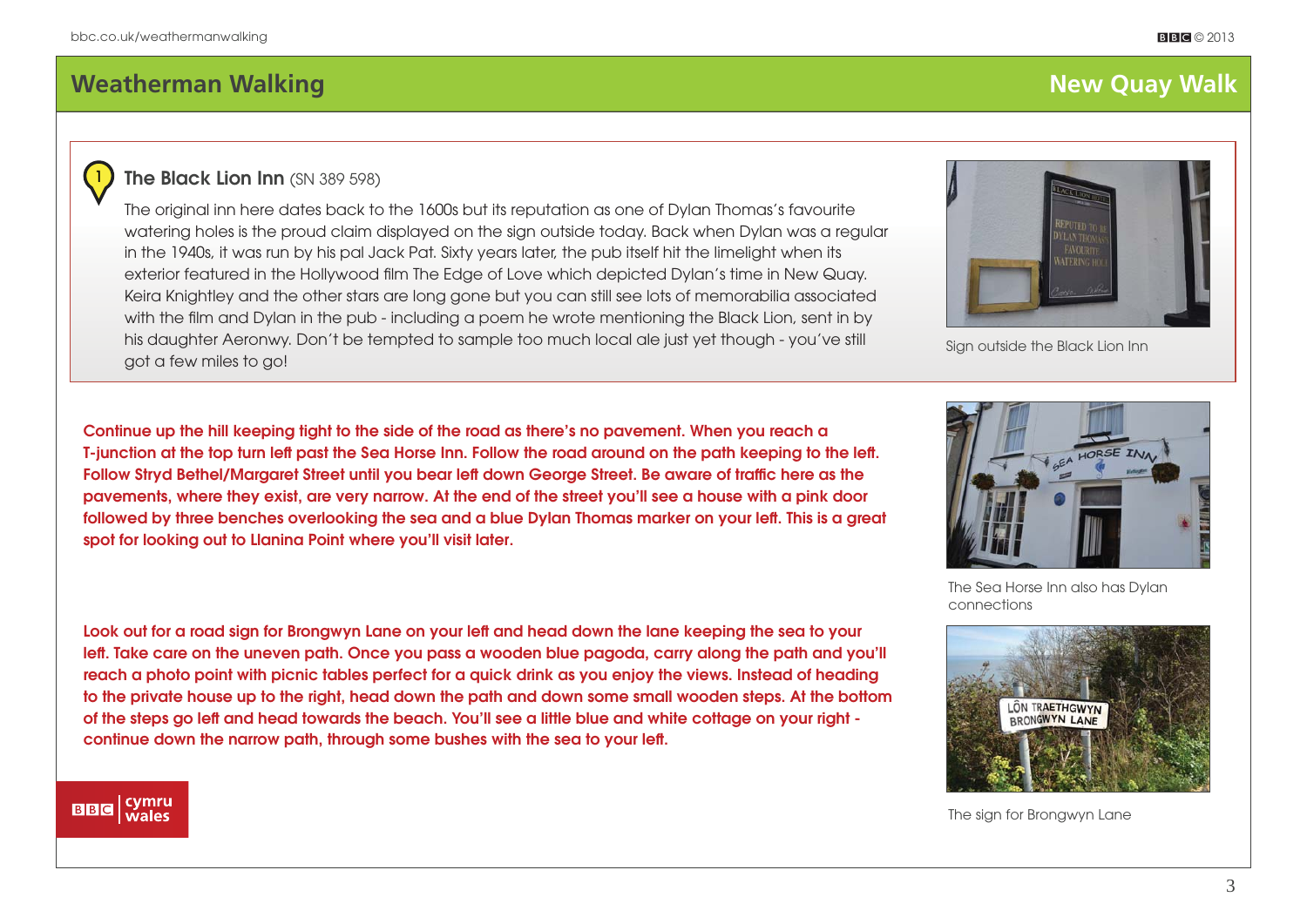# **Weatherman Walking New York: Weatherman Walking New York: Weatherman Walk**

**Continue down towards the beach taking care as the path can be muddy and slippery. Then take the metal**  steps on your left to enjoy your first experience of the stunning Traethgwyn beach.

It's vital that you're aware of tide times before visiting this beach as even a couple of hours after high tide **you can still get caught out - make sure you check before you leave. Turn right at the bottom of the metal steps and enjoy a long stroll along the sand. Looking out to sea, you might see as far as Snowdonia on a clear day. Apparently this beach was a favourite of Dylan's wife Caitlin who loved a dip in the sea.**

After a time you'll see a sea defence wall on the beach with mounds of pebbles leading to a concrete path. **Walk up to the path but be careful as there's a sheer drop on the other side. This is Llanina Point – marked by a large metal pole with a yellow circle on top. It is where the river meets the sea. Avoid the small path that leads to a little gate and instead follow the concrete path and steps until you are walking along the riverside. Take care here on the stony path.** 

**Follow the path as it bears round to the right. You may see a broken wooden fence blocking a path that leads to Llanina Church but don't use this path. You may just glimpse Plas Llanina through the trees to the right. When you reach the large sturdy wooden gate you can turn left to continue the walk or, if you wish, turn right and walk up the public right of way to the pretty Llanina Church which is open to the public. This right of way passes in front of the entrance to Plas Llanina which is a private home which is not open to the public.**

| cymru<br>| wales **BBC** 

Sea defence wall just before Llanina Point







Metal stairway down to Traethgwyn

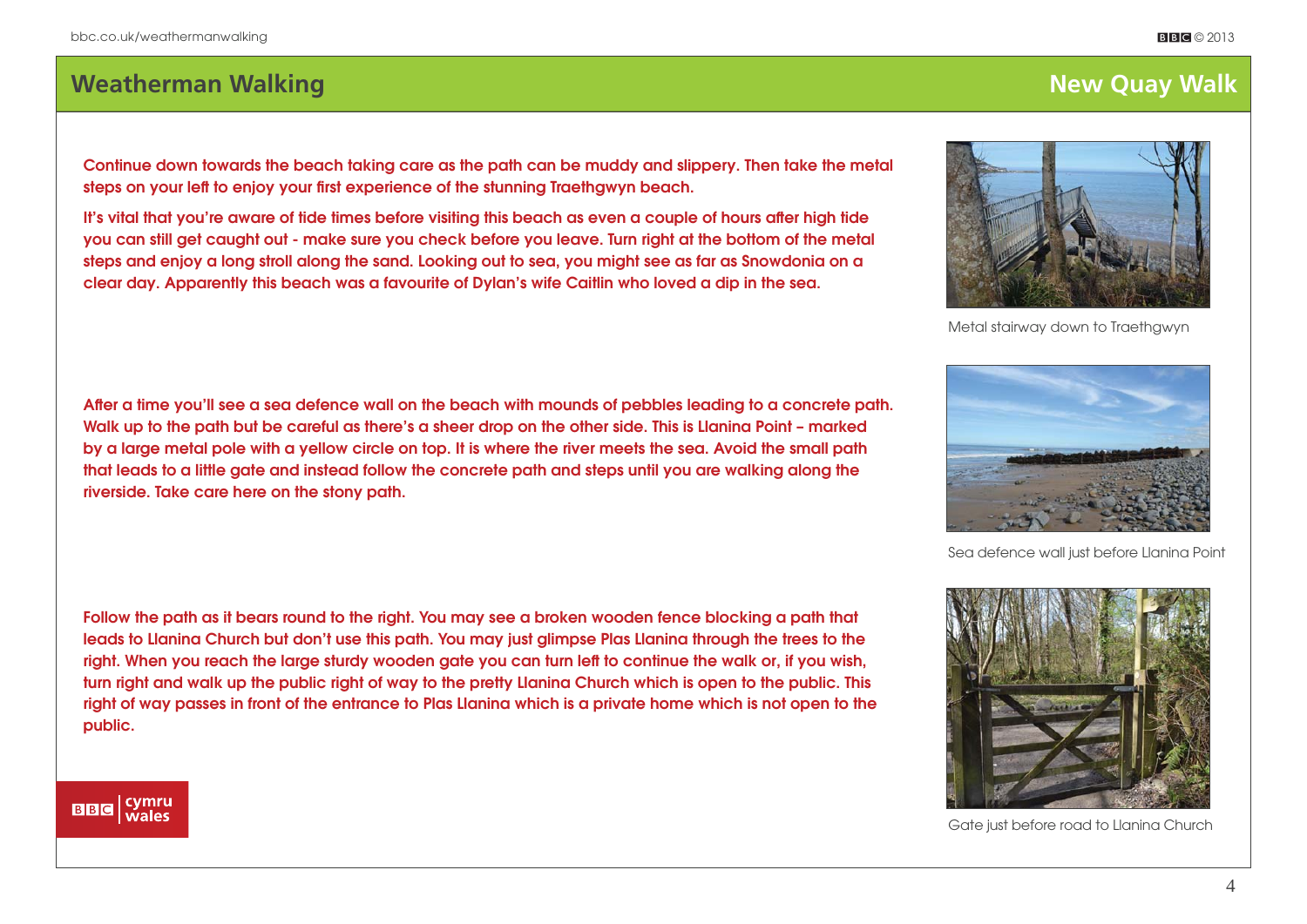2

## **Plas Llanina and the Apple House** (SN 405 598)

Slow your pace as you walk up the public right of way heading towards Plas Llanina and look up high through the trees to your left as you may spot the ivy-clad remains of the roof of the Apple House – once Dylan's writing sanctuary. The wooden door ahead is the entrance to Plas Llanina, private home to a couple who, when they purchased the property ten years ago, were surprised to discover they were also getting a slice of literary history at the bottom of their garden. The Apple House was a little studio offered to Dylan Thomas by the house's then wealthy owner Lord Howard De Walden as a haven from his child-filled bungalow nearby. Plas Llanina is usually closed to the public but they are planning to hold open days to show the garden to celebrate the Dylan Thomas centenary in 2014 on June 18th, September 18th and October 10th between 10am and 3pm.



Private home - Plas Llanina



Derek and Jeff filming at Plas Llanina

**If you took the detour to Plas Llanina, retrace your steps to the wooden gate. To the left of the gate you'll see a bridge with water running underneath, don't go over the bridge. Instead turn right here, don't follow the wooden sign to the coast path. Head up the hill passing a sign on the left to Coed Llanina Woods.**



Pass Coed Llanina Woods on your left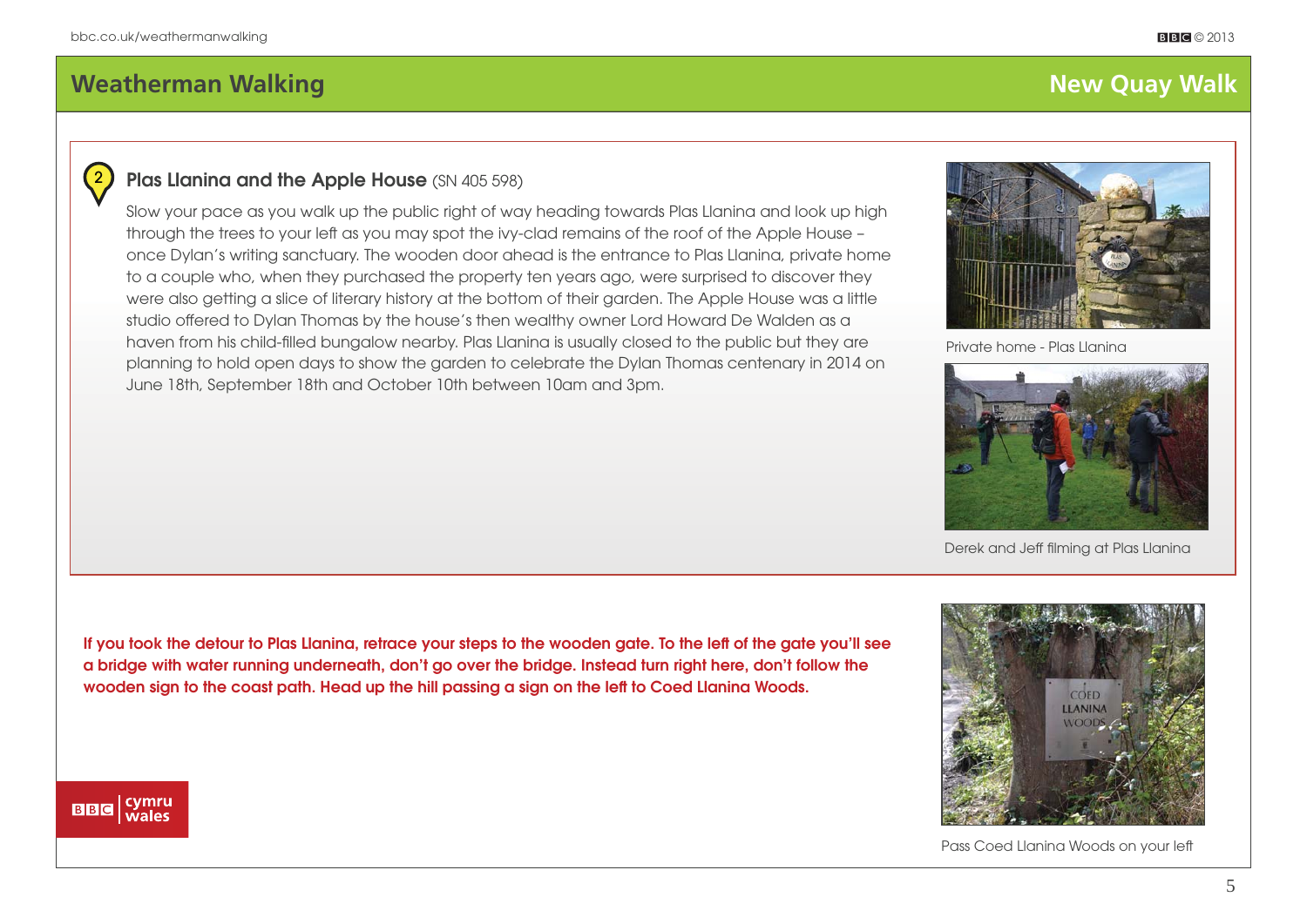# **Meatherman Walking New York and Service Contract Contract Contract Contract Contract Contract Contract Contract Contract Contract Contract Contract Contract Contract Contract Contract Contract Contract Contract Contract C**

Stay on the right side of the road but, as there's no pavement, take extra care with the traffic. Where the road bends you may need to cross to the other side to get a better view of the traffic.

Pass a sign on your right which says Brownhill Private Property and shortly after the road widens you'll see **Majoda on your right.** 

## **Majoda** (SN 402 595)

3

Dylan, wife Caitlin and their two eldest children called this spot home when they fled war-torn London in 1944 during one of the coldest winters on record. Then just a rickety wooden shack, they rented it for just £1 a week. Everything changed one night in March 1945 when it was the scene of the infamous 'Majoda incident' in which neighbour and friend Captain William Killick, who had come home after fighting in Greece, returned from the pub and fired gunshots at the house while Dylan and Caitlin were inside. He was later acquitted of attempted murder. Today, it's still a private home but worth a glance as you wander past.

Carry on along the road, watching for traffic. On your right pass Ffynnonfeddyg - today a B&B but once **home to Captain Killick and his wife Vera. Keep walking until you reach a T-junction with a large yellow**  house directly opposite. Turn right, carry straight on and shortly after turn right again into the clearly **signposted Quay West Holiday Park.**

| cymru<br>| wales

**BBC** 



Captain Killick's home now a B&B



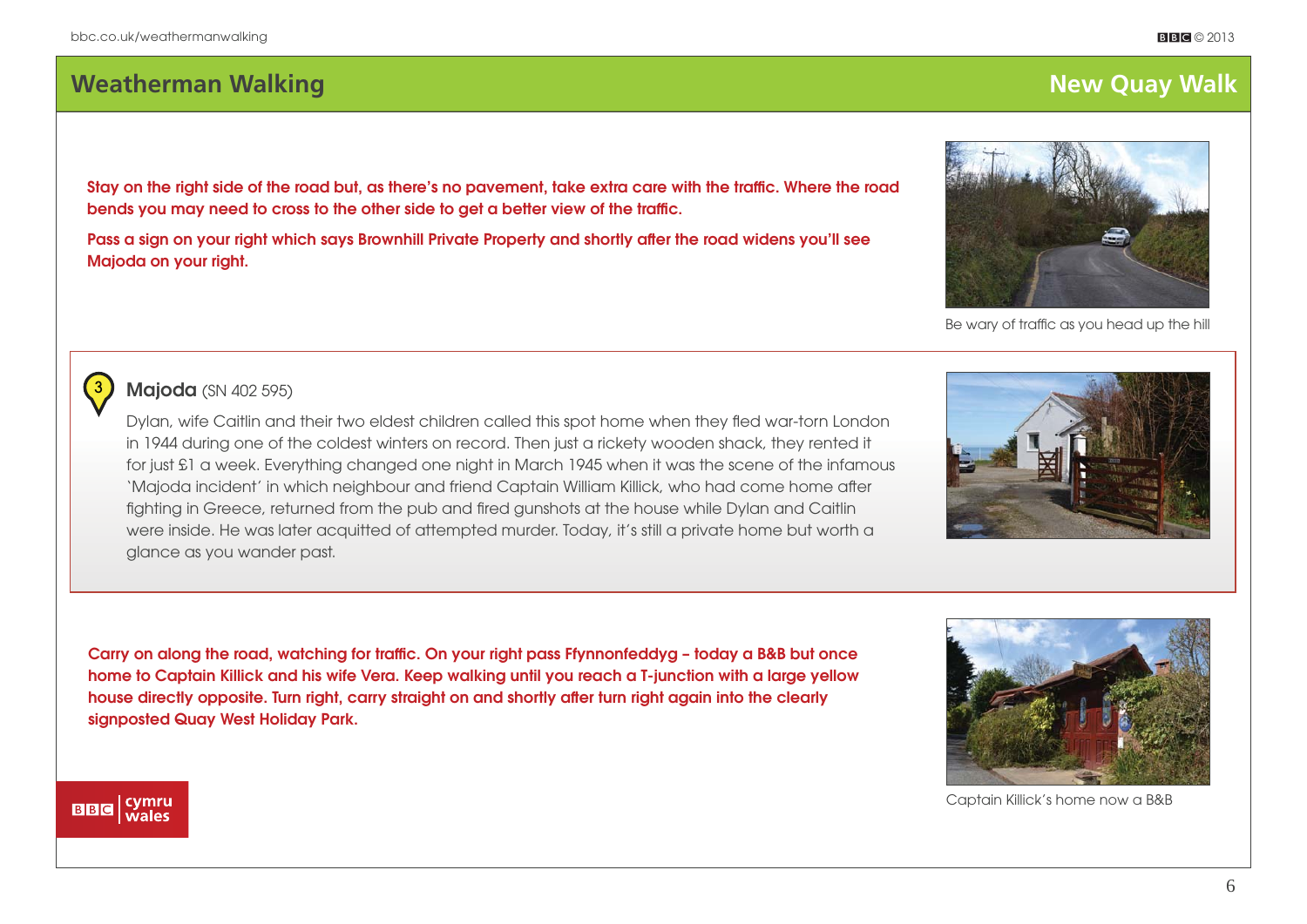# **Meatherman Walking Structure (New York Structure 1998)** and the set of the set of the set of the set of the set of the set of the set of the set of the set of the set of the set of the set of the set of the set of the set

## **Inside the park, follow the road watching out for cars and go past the crazy golf course. Where the road splits, bear left following the green railings. Go left at the Powys sign. Cross at the pedestrian crossing, and keep on the right hand side of road before entering the Jubilee Trail on your right. Take the top path. This can be soft and mossy but there are wooden hand rails all the way down. At the small 'Jubilee Trail' and wooden animals sign don't turn left but go straight on. Do the same at the 'keep to the pathway' sign. Cross a very pretty wooden bridge then turn right. Nature fans should keep their eyes peeled for bird and bat boxes along the route.**

**At the large round green 'woodland nature trail' sign, follow the path downhill towards the beach. If you're**  peckish there are picnic tables here. Take care as the path can muddy and slippery, particularly after bad **weather. Soon you'll see a set of small metal steps to take down to the beach. As before, checking tide times before visiting Traethgwyn is vital as this section can be blocked at high tide. Here you can enjoy another quick trip to the beautiful Traethgwyn before heading back up the large metal steps you came down earlier. At the top of the metal steps where the road forks, take the turning on right. Take care as this path can be**  muddy and slippery after rainfall.

## **Follow the path, pass a blue and white cottage on the left and the lane bears left . When you see a little wooden stairway to your right, take it. Soon you reach the photo point you passed earlier and can take a minute to enjoy the breath-taking views of the harbour from afar. Pass several cottages and continue until you see the Maes y Pwll Community Woodland signposted on your left and head into the woodland. Follow the path, which can be muddy, straight on and as it bears to the right. When the pathway forks, head straight up towards the little wooden steps and at the top of the steps head towards the wooden gate.**



Head into the Jubilee Trail



Picnic tables before you head back to the beach



Entrance to the Maes y Pwll Woodland

### cymru<br>wales **BBC**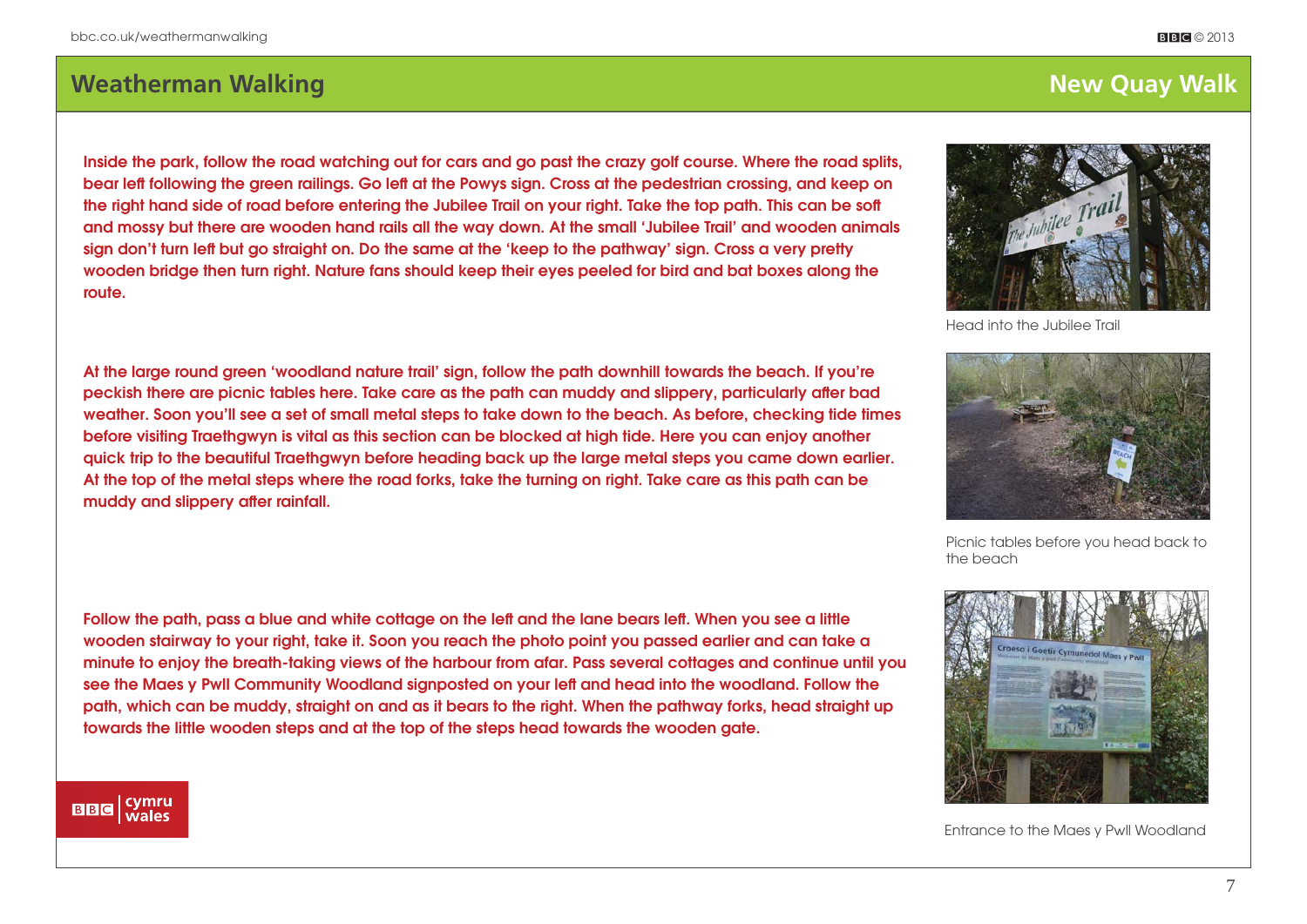# **Weatherman Walking New York: Weatherman Walking New York: Weatherman Walk**

**Go through wooden gate and follow the path ahead, up the hill to the right passing a wooden bench on your left . Continue along the grassy path and join the top of Brongwyn Lane, then turn right onto the main**  road. Walk along the narrow pavement back towards New Quay, taking care because of traffic, and **continue back along Stryd Bethel/ Margaret Street passing New Quay FC. Cross the road at Upland Square, turn left and follow the brown tourist sign to the Memorial Hall, up Towyn Road and passing between Towyn Chapel and the Memorial Hall.**

**Continue onwards at the top on a single track road, passing 'Wendawel', another stop along the Dylan**  Thomas trail which has a blue marker, up on your left. Pass 'Creigle' bungalows on the left and carefully cross **the main road ahead to take the lane ahead called Rectory Square.**

**Follow the lane around to the right and enter St Llwchaiarn Church through the gate. Walk along the path, keeping the church to your left . Go through a small wooden gate at the rear of the church and head up a grassy track which**  is uneven and can become very muddy. At the metal gate at the top, turn left. This route is through farmland so can be very muddy and uneven so you'll definitely need to wear walking boots or wellies!



Towyn Chapel opposite the Memorial Hall



Cross the main road into Rectory Square



Small gate at rear of church

### | cymru<br>| wales **BBC**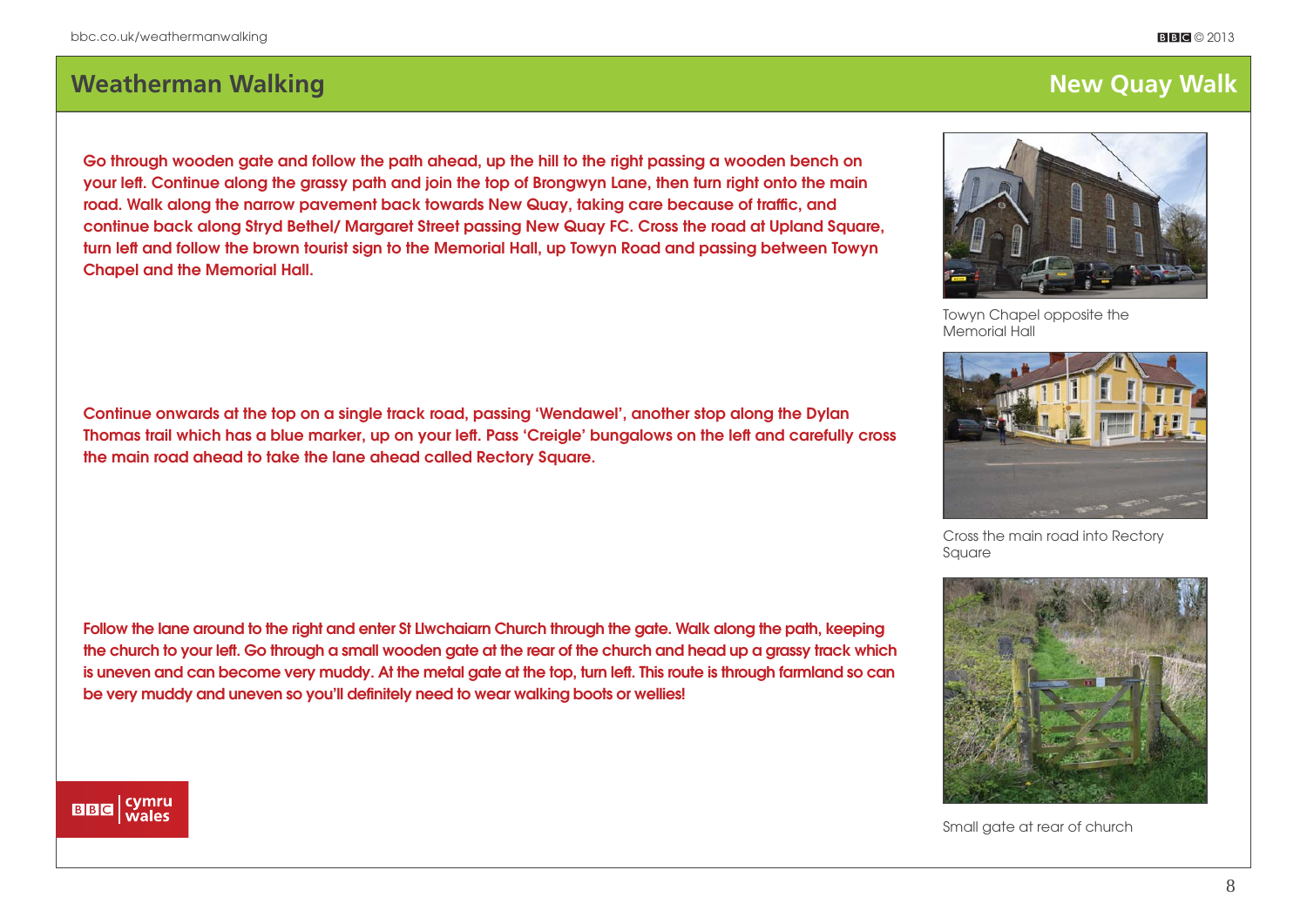## **Weatherman Walking The Construction Construction Construction Construction Construction Construction Construction Construction Construction Construction Construction Construction Construction Construction Construction Con**

**Near the top of the path are two metal gates – go through the higher gate next to the farmhouse. Bear right**  around the farmhouse and a large tank and go through a second metal gate and turn left. Follow the path **until you reach a large dark wooden gate, go through it and bear right up the lane passing 'Maes yr Awel' bungalow on your right.**

**Keep your eyes peeled for the next farm (called Penrhyn) on your right. Turn right through a wooden gate**  marked 'permissive path' and keep left in the field before you exit via another wooden kissing gate. The **permissive path is clearly signposted.**

**Turn right up the yard, through a metal farm gate and go straight across to a single track road. Proceed right to the end, through another metal gate passing a Government Property sign on the left . Keep the wire fence**  to your left, and the sea on your right, and take the route to the right and through a kissing gate down to a **white shelter.**

Penrhyn Farm



Lovely views looking back over New Quay



Turn right after the large wooden gate



### | cymru<br>| wales **BBC**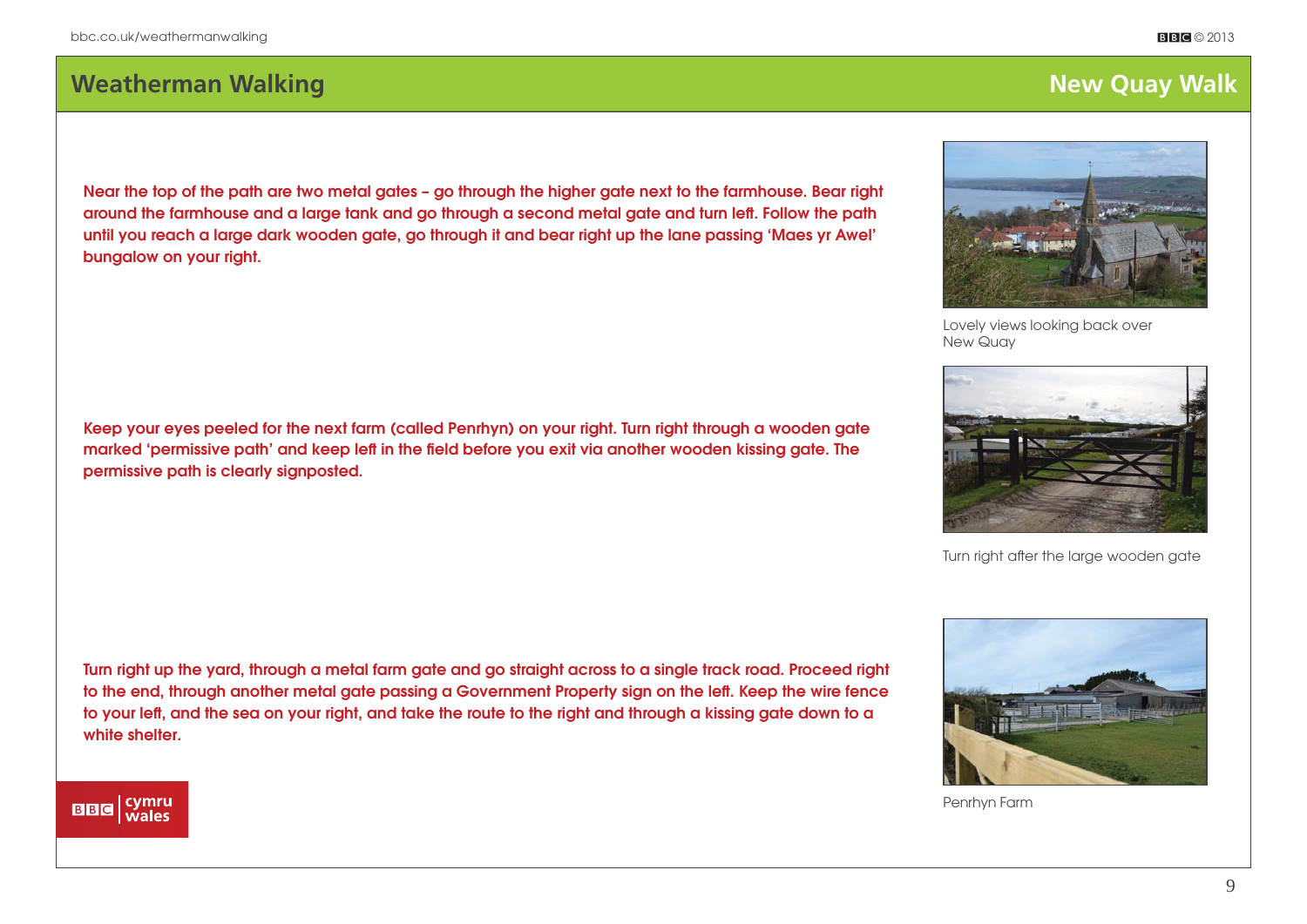# **Weatherman Walking Community Community Community Community Community Community Community Community Community Community Community Community Community Community Community Community Community Community Community Community Co**



### **Birds Rock** (SN377 600)

The clue is in the name at Birds Rock, or 'Craig Yr Adar' - in Spring and Summer this is the county's most significant breeding ground for seabirds. Here you'll find a former coastguard hut now restored as an ideal little lookout for bird watchers hoping for a glimpse of anything from a guillemot or a razorbill to a kittiwake or a cormorant. Feathered friends aside, lucky nature lovers may get the added bonus of spotting a seal or dolphin in the waters below. And even if the wildlife is feeling shy, it will be a welcome dry hideaway to tuck into your sandwiches if the heavens open!



The Birds Rock lookout with panoramic views

After visiting Birds Rock, take the steps up to the Wales Coast Path and turn left to begin the stunning walk **along the coast back to New Quay. Shortly you'll see a wooden sign warning of an alternative route ahead. For safety, take the right hand route which is away from the very edge but still on top of the cliff . Follow the**  route round then turn right at the end, to keep the sea on your left.

Take the fork to the right for the safer path

Take care again on the cliff top, head up the grassy path and continue to keep the sea on your left. On the **path ahead you'll eventually have the sea on both sides! Pass a stone shelter on the right then proceed**  carefully down a steep area of path. Walk down stone steps and you'll see the top of a white fish factory below on the left.

### cymru<br>| wales **BBC**